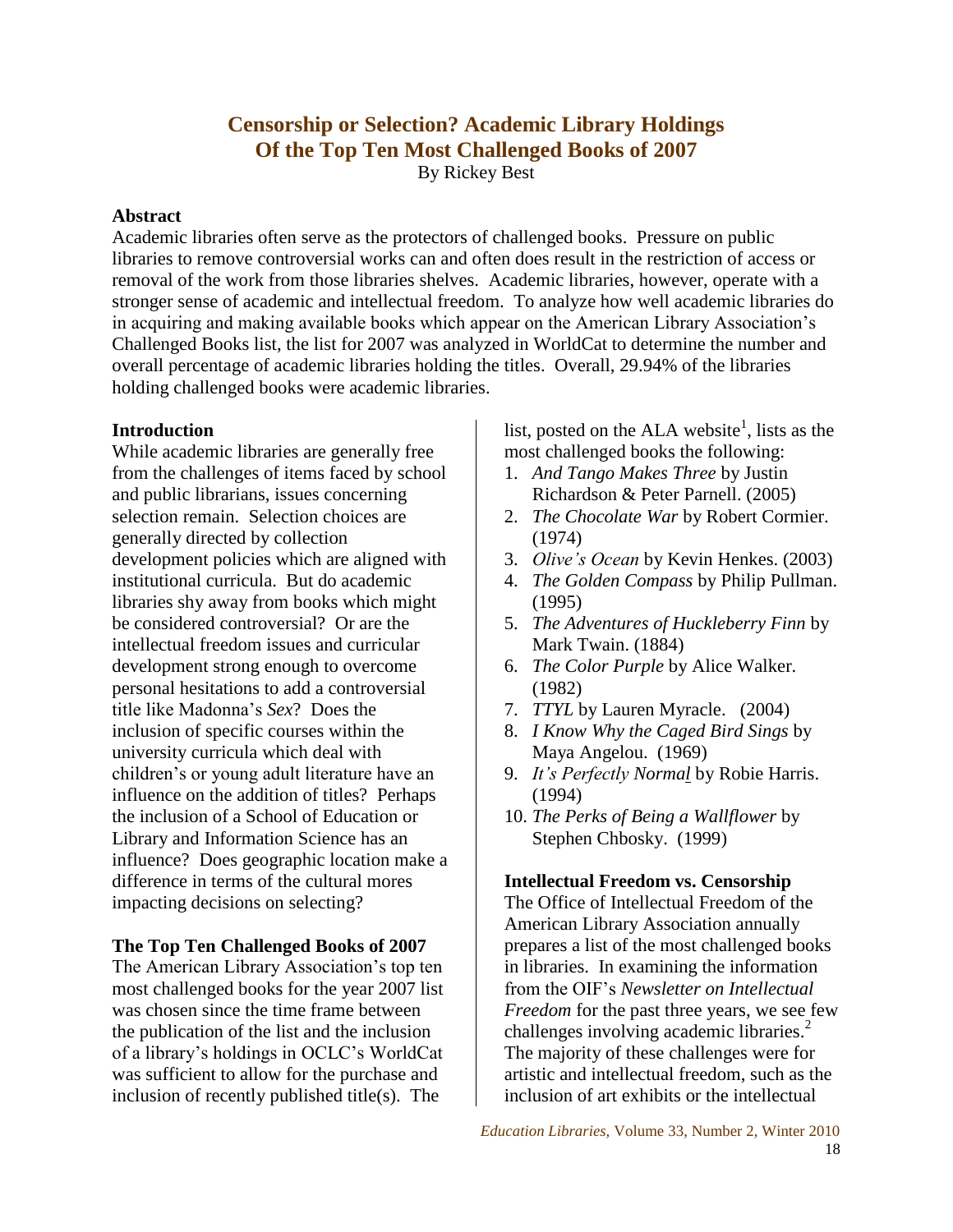freedom issues not related to printed works. The vast majority of challenges, however, are to be found in public and school libraries over the inclusion of specific works within the libraries collections.

Anne Scott MacLeod addresses the issues affecting censorship of children's literature in her book *American Childhood: Essays on Children's Literature of the Nineteenth and Twentieth century's*. MacLeod argues the debate over censorship of children's literature is based upon whether children have the same intellectual rights as adults have  $-$  "is the concept of intellectual freedom applicable to children? Is that concept, in fact, even compatible with the concept of childhood?"<sup>3</sup> MacLeod identifies two assumptions to modern views of childhood. She writes that "The first" [assumption] is that children need to be separated to some degree from adult life until they have been educated or ripened in some important way. The second is that adults have something of value to teach children, so that the very concept of childhood in modern history is closely associated with that of nurture, training, and conscious education of the child by responsible adults." $4$  The concepts of nurture, training, and conscious education of the child include two contradictory elements as described by MacLeod. The first is that "modern middle-class childhood is managed, directed, organized and defined by adults, for the good of the child and the good of society, as adults see both. And management of childhood implies restrictions of children, usually by separating them from some aspects of society and by curtailing their access to some kinds of knowledge, experience and resources- including books."<sup>5</sup>

MacLeod traces the historical evolution of children's literature, recognizing the societal changes in the late twentieth century which argues that "children should learn as soon as possible the realities of the world they live in – even the hardest and most unsavory realities" which is balanced against those who argue for restriction based on "the good" of society."<sup>6</sup> This fear of the influence of children's books on the easily susceptible is the underlying element in censorship in the public and school libraries. Parents, find reasons to want books banned from libraries. The censorship for the "good of society" approach is identified by Lester Asheim as a means of "authoritarian control" in his essay "Not Censorship, but Selection" which appeared in the *Wilson Library Bulletin* in 1953, and has since been placed on the ALA Website.<sup>7</sup>

Within the academy, notes Charlene C. Cain, "the experience of censorship by academic libraries is different from that of public and school libraries...." Cain goes on to cite the protections provided by the intellectual freedom principles of the American Library Association as well as the standards for academic freedom adopted by the American Association of University Professors.<sup>8</sup> Decisions over selection, however, are not always easy to make. Asheim highlighted the subtle differences between selection and censorship in his essay "Not Censorship but Selection."<sup>9</sup> Asheim demonstrated three elements of censorship using George Bernard Shaw's work, *Ulysses*. The first where law prevented the importation of *Ulysses*, i.e., the work was banned by law; the second, where the librarian refuses to circulate the work; and the third instance, where a work ―is banned from an entire community by the extra-legal pressure of a small segment of the community."<sup>10</sup> As Asheim notes, "it is the scope of the ban which distinguishes the second and third instances: the librarian controls only the content of his own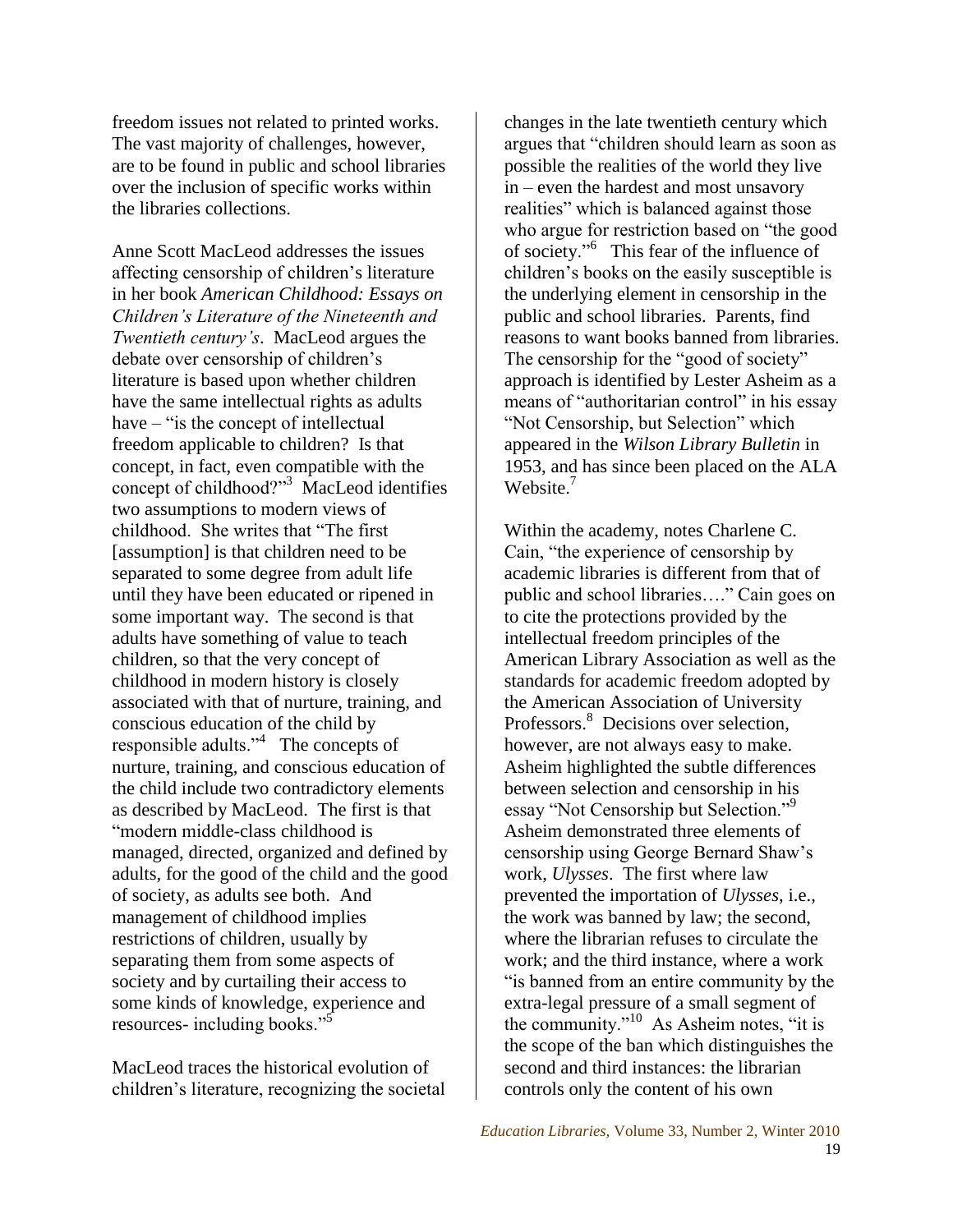institution; the pressure group attempts to control the content of all institutions, whether under their jurisdiction or not." $11$ The distinction, for Asheim lies in the approaches taken by the individuals wishing to ban a book and the librarian who wishes to select a book. The censor looks for the negative attributes of a work – its ideas, weaknesses, and possibilities for misinterpretation. The librarian, on the other hand, looks at the positive elements of a work – its values, its strengths, its virtues which will overshadow its minor faults. The positive approach of the selector asks what "the reaction of a rational, intelligent adult would be to the content of a work," whereas the censor "fears the results on the weak, the warped, and the irrational." $12$ 

Asheim addresses the distinction between censorship and selection by saying that librarians select titles in terms of "standards," but that "some of our standards" are sufficiently subjective, sufficiently vague, and sufficiently imprecise to serve the uses of the censors as well as of the selectors."<sup>13</sup> The standards articulated by Asheim include the intent of the author, the literary excellence of the work, and the presumed effect upon the reader. All of these standards, Asheim argues, contain a subjective element imposed by either the censor or the selector. "If we have almost no evidence that books are harmful, we have less that they are not, and it is quite understandable that those who favor censorship should advocate wariness against materials which may be harmful."<sup>14</sup> DeVinney analyzes the history of academic freedom in regards to academic libraries and quotes from the ALA policy statement "Tenure in Libraries" that "librarians claimed for themselves intellectual freedom, and defined it as the 'freedom to develop, maintain, and improve library service…freedom in the selection of books,

in the presentation of materials on all sides of controversial materials questions, and in the dissemination of information on all subjects... $^{15}$  Later revisions of the policy statement focus more specifically on procedural and policy issues to align with the standards on academic freedom and process developed by the American Association of University Professors.<sup>16</sup>

The addition of children's and young adult literature to academic library collections has been reflected in the literature by authors such as Elaine Gass Hirsch, $17,18$  and Mark T. Bay. <sup>19</sup> Hirsch noted the appeal of the literature as "encompassing college students" and adults who are not studying it as part of their academic pursuits. While most students and faculty in a college's education and library science programs understand the role of children's literature in literacy development and the importance of integrating literature into the lives of children… many other clientele of academic libraries… could enjoy and benefit from it."<sup>20</sup> Bay noted that librarians in institutions with colleges or schools of Education are ―frequently charged with maintaining and developing collections of children's literature $^{221}$ 

The influence of intellectual freedom has served to protect academic libraries from parents and members of the public protesting the inclusion of specific works. The basis of intellectual freedom can be found in the First Amendment to the U.S. Constitution, which reads "Congress shall make no law respecting an establishment of religion, or prohibiting the free exercise thereof; or abridging the freedom of speech, or of the press; or the right of the people peaceably to assemble, and to petition the Government for a redress of grievances." $22$ However, as noted in the  $5<sup>th</sup>$  edition of the American Library Association's *Intellectual*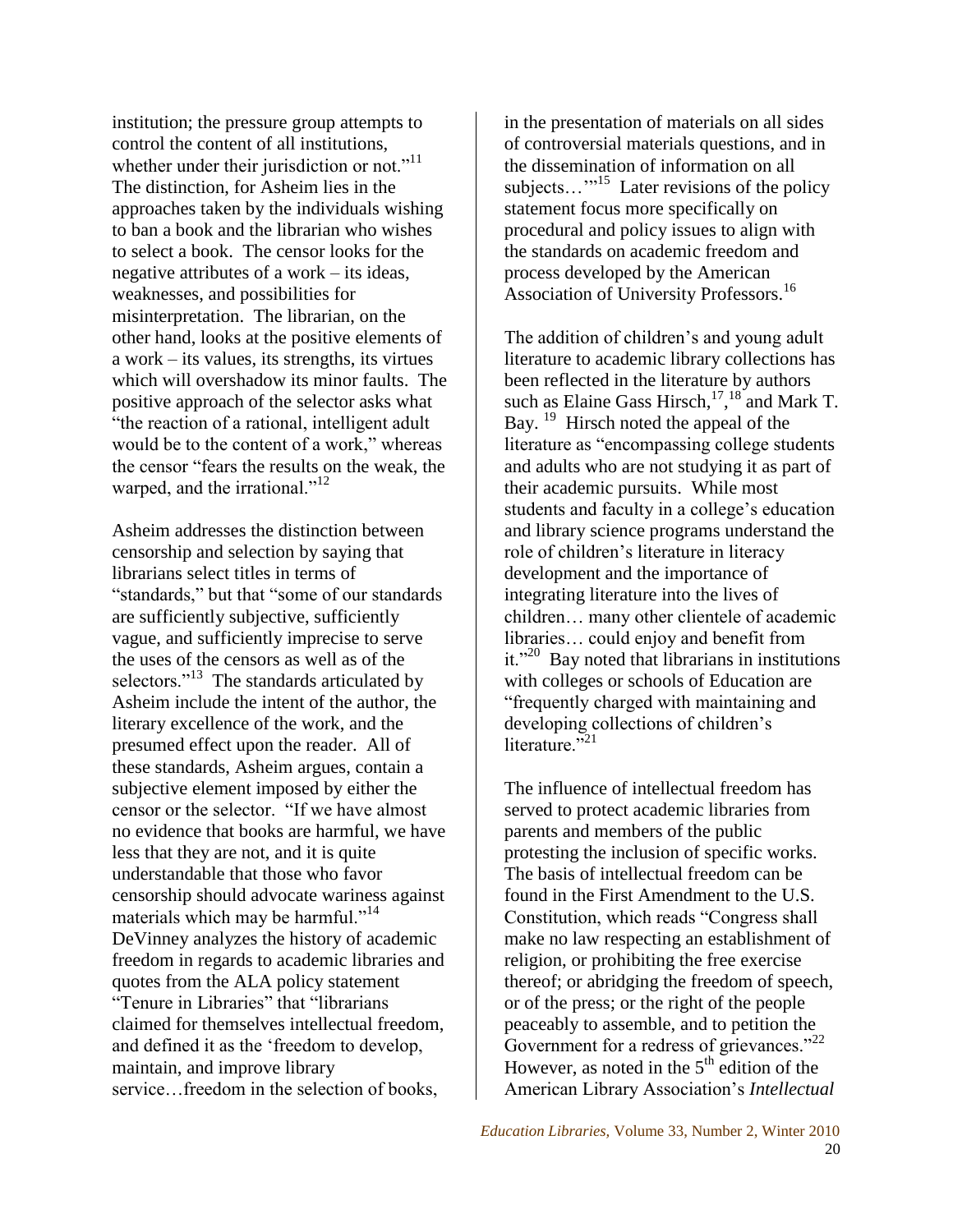*Freedom Manual*, "... in academic libraries, as in all others, the greatest dangers to intellectual freedom are internal rather than external."<sup>23</sup> These "internal" dangers are primarily reflected in selection decisions.

# **Academic Library Selection of Children and Young Adult Literature**

To examine selection patterns by academic libraries, an examination of the top ten most challenged books of 2007 was conducted. Using OCLC's WorldCat, an analysis was conducted examining library holdings of the books cited in the 2007 list within the United States. The analysis included the holdings of public and school libraries and academic libraries for institutions that offering a bachelor's degree or higher. While recognizing that not all public and school libraries include their holdings in WorldCat, the importance of the database to academic libraries allows for a reasonably accurate analysis of academic library holdings.

In looking at the list of challenged books for 2007, of note are the original publication dates of the works, which range from 1884 (*The Adventures of Huckleberry Finn*) to 2005 (*And Tango Makes Three*). The average number of years between original publication and the work appearing on the 2007 challenged books list is fifteen years. <sup>24</sup> Because of the length of time that *Huckleberry Finn* has been in print, a decision was made to include only those editions which were held by a minimum of 100 libraries. For all works, the count was

limited to editions in the English language only.

The 2007 Bowker Annual lists 17,046 public libraries within the United States, and 2,591 University and College Libraries.<sup>25</sup> For the purposes of this project, World Cat records for the 2007 top ten challenged books were examined. The analysis consisted of examining the total number of libraries which had holdings for a particular record, then counting the number of academic libraries which held a copy of that specific work. For this exercise, academic libraries were defined as four-year colleges and universities, both public and private. Community and junior colleges were not included, though a number of libraries in such categories did hold copies of the works in question. To determine the proportion of holdings, an examination was conducted of the 58th edition of *American Library Directory*. 26 This edition of the *Library Directory* listed 9,734 public libraries (excluding branch libraries) in the United States, and 2,573 academic libraries at fouryear schools. The total number of all libraries within the United States, including branch libraries, medical, law, government, special, and armed forces libraries came to  $30,416$ <sup>27</sup> Breaking this number out by region, the northeast has the most libraries  $(7,662)$ , followed by the Midwest  $(6,747)$ , the West (3,138), the Southeast (2,936) and the Southwest (2,436) for a total of 22,919 unique libraries, excluding branches. Table 1 provides a census by region of the libraries found in the 2005-2006 edition of *American Library Directory*.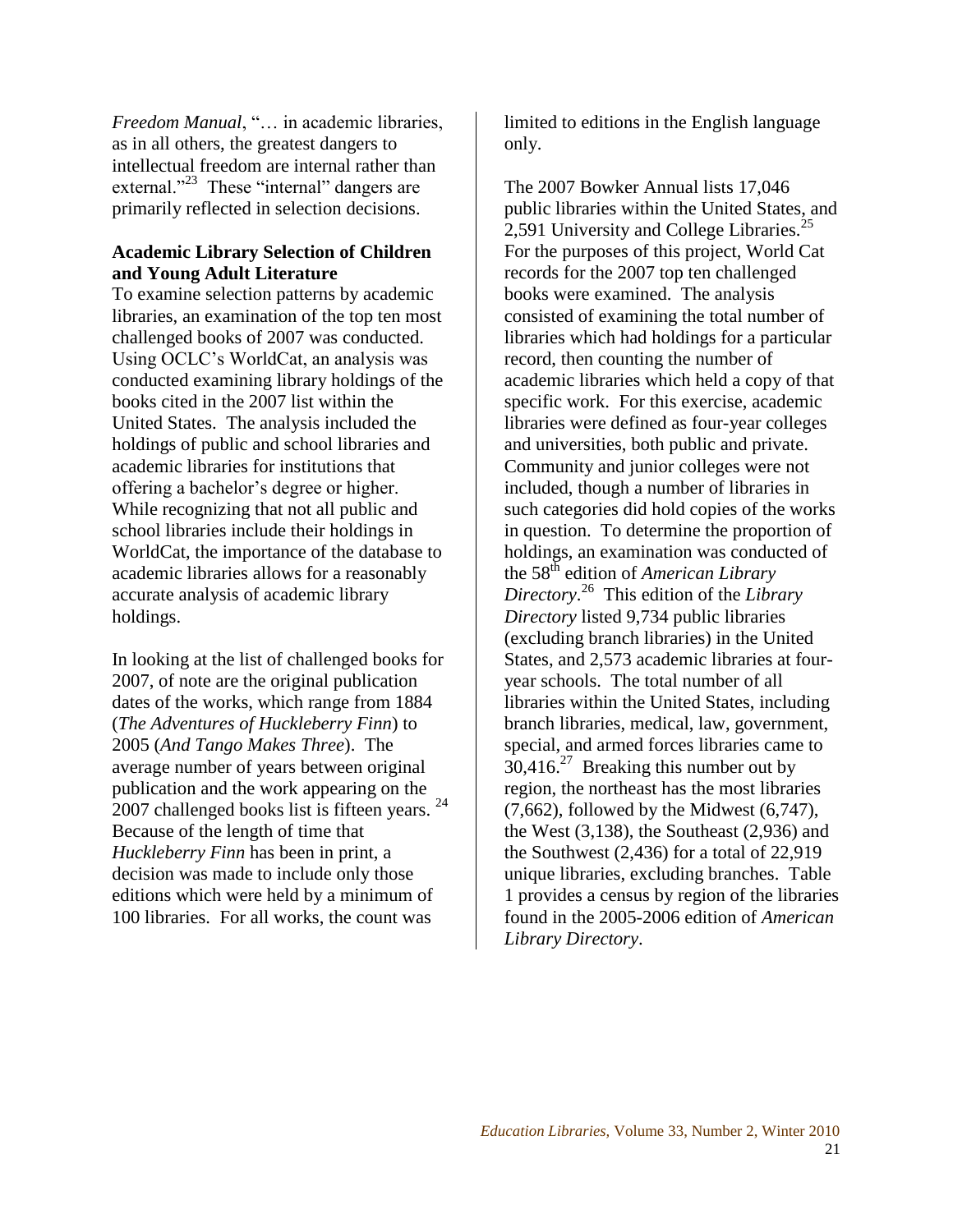| <b>Region</b>    | # Public Libraries | # Academic       | <b>Total Libraries*</b> |
|------------------|--------------------|------------------|-------------------------|
|                  |                    | <b>Libraries</b> |                         |
| <b>Midwest</b>   | 3,640              | 490              | 6,747                   |
| <b>Northeast</b> | 2,809              | 549              | 7,662                   |
| <b>Southeast</b> | 1,172              | 344              | 2,936                   |
| <b>Southwest</b> | 1,151              | 194              | 2,436                   |
| West             | 918                | 223              | 3,138                   |
| <b>Total</b>     | 9,690              | 1,800            | 22,919                  |

**Table 1 Number of Libraries by Type and Region**

\* The total includes all libraries, including government, business, and special.

The totals for each title were listed by state. The states were then organized by geographic region, according to the geographic descriptors provided by Olsgaard and Olsgaard. $^{28}$  Table 2 indicates the number of libraries and the percentages of academic libraries holding a copy of a title

broken out by region. It should be noted that the table includes a column for "Total Held by All Libraries." This total includes predominantly public and academic libraries, although some special libraries are included in these totals.

| Table 2                                             |
|-----------------------------------------------------|
| <b>Challenged book Holdings by Title and Region</b> |

| <b>Book Title</b>    | Region    | Total Held by | Academic  | % Held by |
|----------------------|-----------|---------------|-----------|-----------|
|                      |           | all Libraries | Libraries | Academic  |
|                      |           |               | Held      | Libraries |
| And Tango            | Midwest   | 242           | 6         | 2.47%     |
| <b>Makes Three</b>   |           |               |           |           |
|                      | Northeast | 92            | 1         | 1.08%     |
|                      | Southeast | 132           | 9         | 6.81%     |
|                      | Southwest | 25            | 0         | 0.00%     |
|                      | West      | 97            | 1         | 1.03%     |
| <b>Total</b>         |           | 588           | 17        | 2.89%     |
| The Chocolate<br>War | Midwest   | 1,051         | 271       | 18.05%    |
|                      | Northeast | 598           | 164       | 27.42%    |
|                      | Southeast | 539           | 169       | 31.35%    |
|                      | Southwest | 257           | 89        | 34.63%    |
|                      | West      | 544           | 105       | 19.30%    |
| <b>Total</b>         |           | 3,439         | 798       | 23.20%    |
| Olive's Ocean        | Midwest   | 1,941         | 378       | 19.47%    |
|                      | Northeast | 642           | 274       | 42.67%    |

*Education Libraries,* Volume 33, Number 2, Winter 2010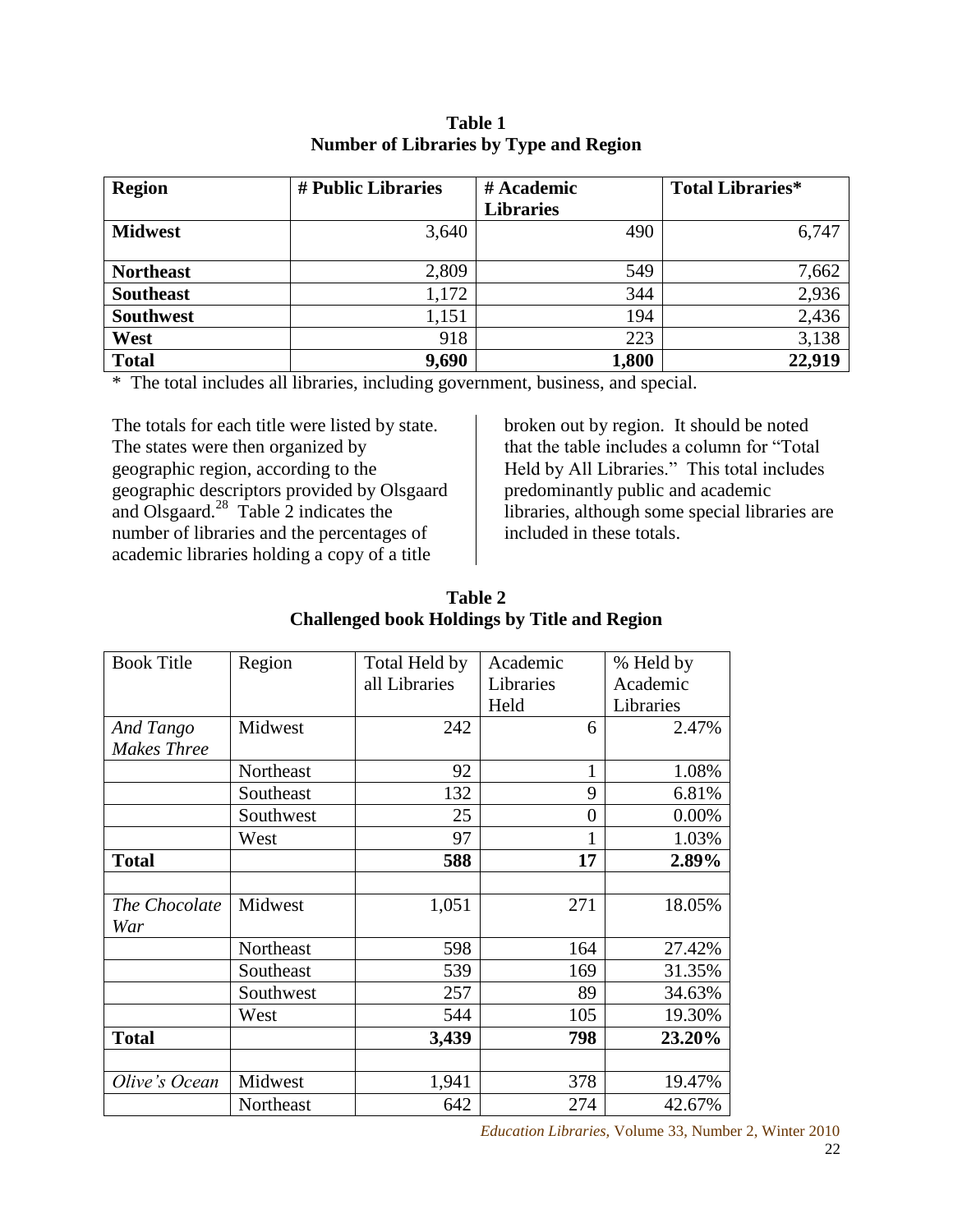|                                                    | Southeast | 705    | 213   | 30.21% |
|----------------------------------------------------|-----------|--------|-------|--------|
|                                                    | Southwest | 356    | 131   | 36.79% |
|                                                    | West      | 930    | 158   | 16.98% |
| <b>Total</b>                                       |           | 4,574  | 1,154 | 25.23% |
|                                                    |           |        |       |        |
| The Golden                                         | Midwest   | 2,196  | 246   | 11.20% |
| Compass                                            |           |        |       |        |
|                                                    | Northeast | 786    | 277   | 28.88% |
|                                                    | Southeast | 808    | 186   | 23.01% |
|                                                    | Southwest | 376    | 111   | 29.52% |
|                                                    | West      | 967    | 130   | 13.44% |
| <b>Total</b>                                       |           | 5,133  | 900   | 17.53% |
|                                                    |           |        |       |        |
| <b>The</b><br>Adventures of<br>Huckleberry<br>Finn | Midwest   | 8,392  | 2,202 | 26.23% |
|                                                    | Northeast | 5,259  | 2,215 | 42.11% |
|                                                    | Southeast | 3,860  | 1,551 | 40.18% |
|                                                    | Southwest | 2,256  | 998   | 44.23% |
|                                                    | West      | 3,141  | 1,129 | 35.94% |
| <b>Total</b>                                       |           | 22,908 | 8,905 | 38.87% |
|                                                    |           |        |       |        |
| The Color<br>Purple                                | Midwest   | 3,020  | 648   | 21.45% |
|                                                    | Northeast | 1,719  | 682   | 39.67% |
|                                                    | Southeast | 1,805  | 562   | 31.13% |
|                                                    | Southwest | 716    | 279   | 38.96% |
|                                                    | West      | 1,460  | 303   | 20.75% |
| <b>Total</b>                                       |           | 8,720  | 2,474 | 28.37% |
|                                                    |           |        |       |        |
| <b>TTYL</b>                                        | Midwest   | 648    | 28    | 4.32%  |
|                                                    | Northeast | 208    | 17    | 8.17%  |
|                                                    | Southeast | 224    | 18    | 8.03%  |
|                                                    | Southwest | 98     | 11    | 11.22% |
|                                                    | West      | 300    | 9     | 3.00%  |
| <b>Total</b>                                       |           | 1,478  | 83    | 5.62%  |
|                                                    |           |        |       |        |
| I Know Why<br>the Caged<br><b>Bird Sings</b>       | Midwest   | 1,641  | 392   | 23.88% |
|                                                    | Northeast | 941    | 414   | 43.99% |
|                                                    | Southeast | 838    | 294   | 35.08% |
|                                                    | Southwest | 368    | 167   | 45.38% |
|                                                    | West      | 670    | 175   | 26.11% |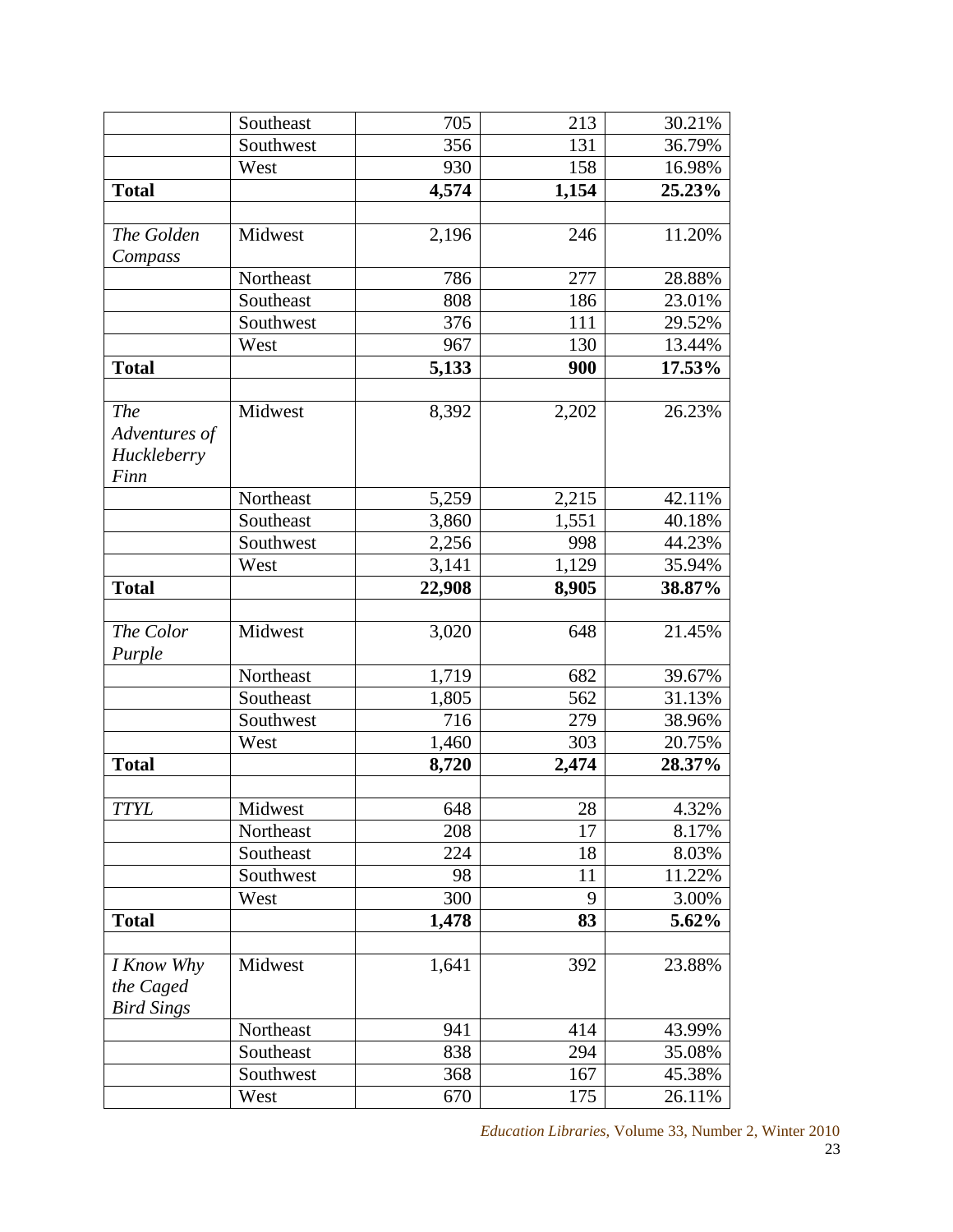| <b>Total</b>      |           | 4,448  | 1,432  | 32.19% |
|-------------------|-----------|--------|--------|--------|
|                   |           |        |        |        |
| It's Perfectly    | Midwest   | 784    | 151    | 23.07% |
| Normal            |           |        |        |        |
|                   | Northeast | 347    | 121    | 34.87% |
|                   | Southeast | 367    | 87     | 23.70% |
|                   | Southwest | 188    | 57     | 30.31% |
|                   | West      | 429    | 75     | 17.48% |
| <b>Total</b>      |           | 2,119  | 488    | 23.09% |
| The Perks of      | Midwest   | 776    | 79     | 10.18% |
| Being a           |           |        |        |        |
| Wallflower        |           |        |        |        |
|                   | Northeast | 272    | 74     | 27.20% |
|                   | Southeast | 252    | 63     | 25.00% |
|                   | Southwest | 157    | 35     | 22.29% |
|                   | West      | 363    | 37     | 10.19% |
| <b>Total</b>      |           | 1,820  | 288    | 15.82% |
| <b>Total (All</b> |           | 55,227 | 16,539 | 29.94% |
| <b>Regions</b> )  |           |        |        |        |

Analyzing the results by region, a measure was taken of the percentage of academic libraries which held the titles in question. For the top ten challenged books of 2007, the percentage of academic libraries holding the titles are as follows: *Adventures of Huckleberry Finn* was first with 38.87% all of the regions reporting; *I know why the Caged Bird Sings* was second with 32.19%, *The Color Purple* was in third place with 28.37%; *Olive's Ocean* was in fourth place 25.23%; *The Chocolate War* was fifth, with 23.20% of the copies held by academic libraries; *It's Perfectly Normal* was sixth, with 23.09%; *The Golden Compass* was seventh, with 17.53%; *The Perks of Being a Wallflower* was eighth, with 15.82% held by academic libraries; *TTYL* was ninth, with 5.62% held by academic libraries; finally, *And Tango Makes Three* was tenth, with 2.89% of the academic libraries holding a copy of the book. Overall, 29.94% of the libraries holding copies of the challenged books for 2007 were held by four-year

college and university libraries, even though these libraries comprise only 7.85% of the total population sample.

The totals of the challenged books held by academic libraries as a percentage of all libraries by region (excluding branch and departmental libraries) are shown in Table 3. In comparing holdings amongst the regions by combining all ten of the challenged titles, it appears that academic libraries in the southwest do a better job percentage wise of acquiring challenged books. In the southwest, 39.14% of the holdings in challenged books were by academic libraries, followed by 39.01% for the northeast, 33.07% for the southeast, 23.84% for the west, and 21.30% for the Midwest. The southwest, however, also has the smallest number of libraries holding a title on the 2007 challenged book list, with 4,797 libraries holding copies. This is only 8.76% of the total libraries. Conversely, the Midwest has the largest percentage of total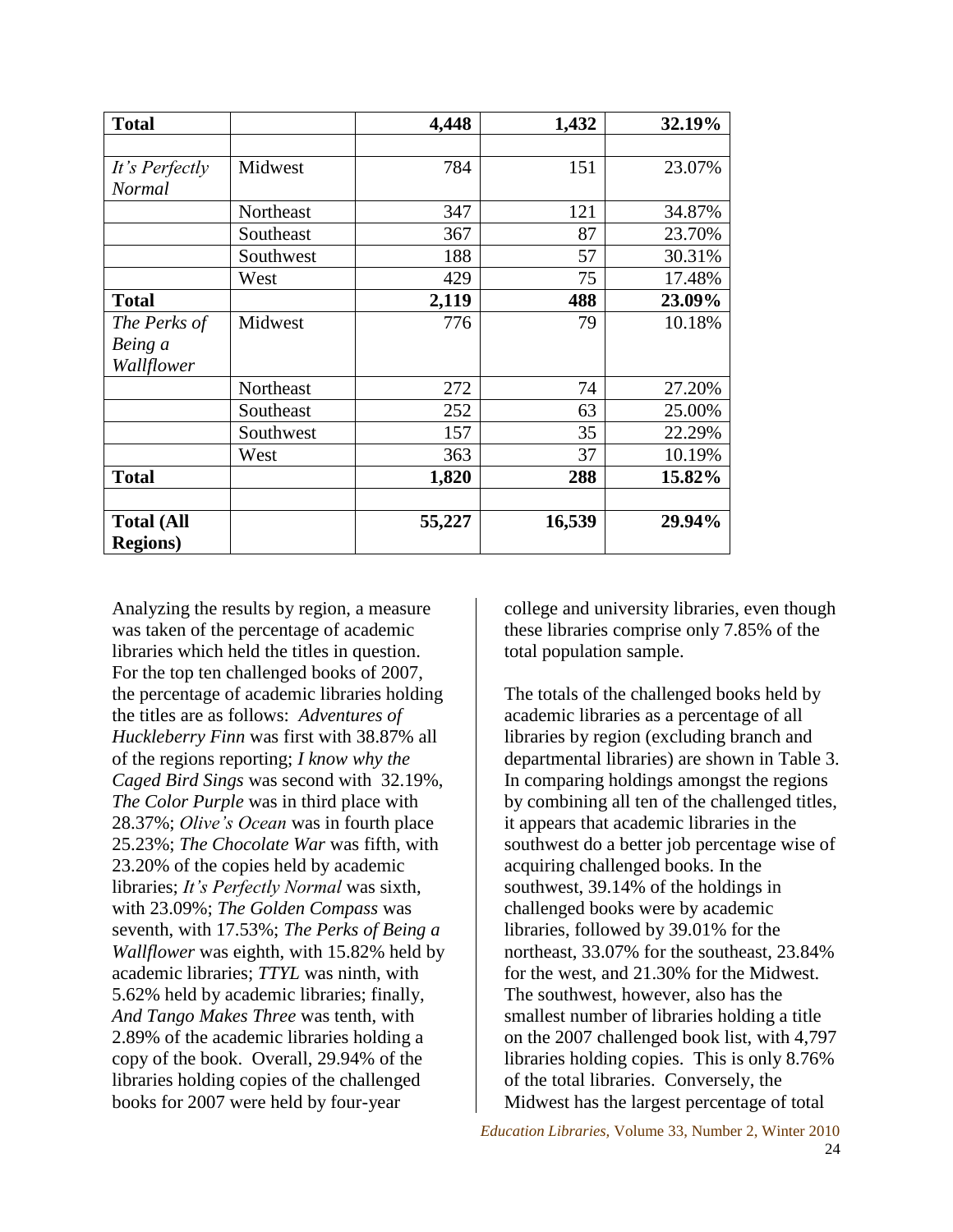libraries, with 37.72% of the total. Of the total number of academic libraries holding challenged books, the Midwest has the highest percentage of the regions with

27.87%, followed by the Northeast with 26.84%, the Southeast with 19.96%, the West, with 13.44%, and the Southwest with 11.89%.

| Challenged        | Total                | Percentage   | Total         | Total             | Percentage |
|-------------------|----------------------|--------------|---------------|-------------------|------------|
| <b>Books Held</b> | Challenged           | Held by      | Challenged    | Percentage        | of Books   |
| By Region         | Books Held by        | Libraries by | Books Held by | <b>Books Held</b> | Held by    |
|                   | <b>All Libraries</b> | Region       | Academic      | by Academic       | Academic   |
|                   |                      |              | Libraries     | Libraries         | Libraries  |
|                   |                      |              |               |                   | by Region  |
| Midwest           | 20,655               | 37.72%       | 4,401         | 21.30%            | 27.87%     |
| Northeast         | 10,864               | 19.84%       | 4,239         | 39.01%            | 26.84%     |
| Southeast         | 9,530                | 17.40%       | 3,152         | 33.07%            | 19.96%     |
| Southwest         | 4,797                | 8.76%        | 1,878         | 39.14%            | 11.89%     |
| West              | 8,901                | 16.25%       | 2,122         | 23.84%            | 13.44%     |
| <b>Total</b>      | 54,747               | 99.97%       | 15,792        | 28.84%            | 100%       |

**Table 3 Challenged Books Held by Libraries By Region**

 Curricular influences appear to play a significant role in the selection of materials by academic libraries. To determine curricular influence, a random sample of the 15,792 academic institutions was conducted. A total of 430 institutions were selected (see Appendix A for a list of the institutions examined). The websites and course catalogs of these institutions were examined to determine whether there were teacher education programs being taught at the institution and if there were courses being taught on children's literature. The course could be taught outside of the school or department of education.

The results of the survey indicated that 87.2% (375) of the colleges and universities examined had a school, college, or department of education and 12.79% (55) did not. Additionally, the course descriptions at these institutions indicated that a course on children's or adolescent literature, reading, and/or literacy was taught at 86.28% (371) of the institutions. In the course catalog descriptions, children's or adolescent literature was specifically mentioned. Applying these percentages to the total number of academic institutions equates to 13,625 having teacher education infrastructures and coursework utilizing children's literature.

In terms of the top ten states with libraries (public, private, and special) holding copies of challenged books, the rankings are as follows:

| 1. New York      | 777 |
|------------------|-----|
| 2. Illinois      | 641 |
| 3. Texas         | 568 |
| 4. Iowa          | 532 |
| 5. Pennsylvania  | 518 |
| 6. Michigan      | 501 |
| 7. Wisconsin     | 392 |
| 8. Massachusetts | 370 |
| 9. Kansas        | 320 |
| 10. New Jersey   | 310 |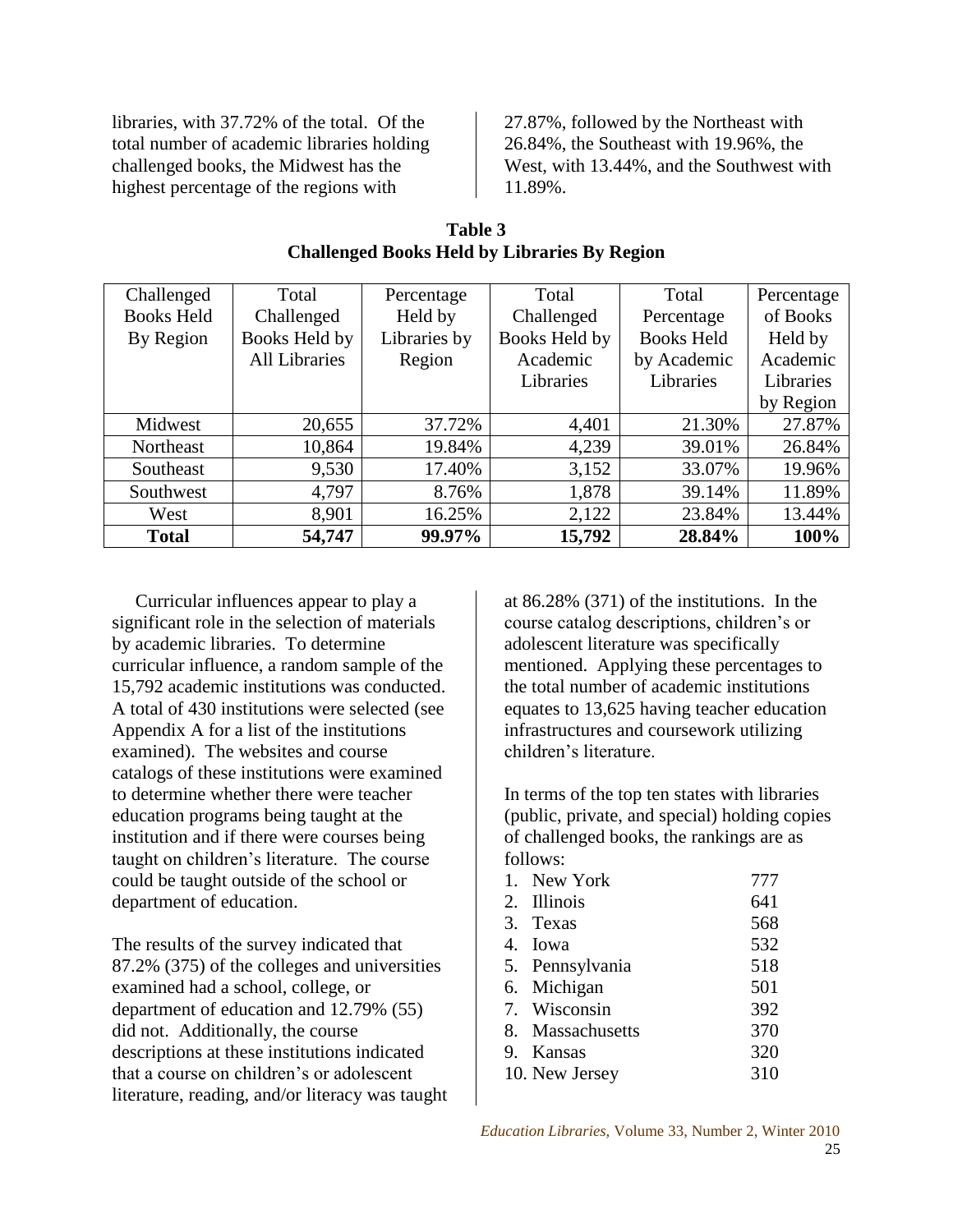The top ten states with academic library holdings for challenged books are:

| 1. New York      | 140 |
|------------------|-----|
| 2. Pennsylvania  | 121 |
| 3. California    | 97  |
| 4. Texas         | 83  |
| 5. Ohio          | 79  |
| 6. Illinois      | 74  |
| 7. Massachusetts | 65  |
| 8. Michigan      | 62  |
| 9. Maine         | 62  |
| 10. Florida      | 62  |

### **Geographic Influences**

Does geographic location have an influence on the probability of selection of challenged titles? If so, what figures influence regional selection? In considering the influence of geographic region, an examination was undertaken as to influences such as median household income and literacy / reading skills by region, using the Digest for Education Statistics, 2007. <sup>29</sup>

In examining the data, we see inconsistencies in the correlation between median household income and reading scores of children at the  $8<sup>th</sup>$  grade level. Table 4 provides the data broken out by region.

| Table 4                                                                      |
|------------------------------------------------------------------------------|
| Median Household Income and Reading Scores of 8 <sup>th</sup> Grade Students |

| <b>Region</b>        | <b>Median Household Income</b> | <b>Average Reading Scores for</b><br>8 <sup>th</sup> Graders in Public<br><b>Schools</b> |
|----------------------|--------------------------------|------------------------------------------------------------------------------------------|
| Midwest              | \$47,405                       | 266.41                                                                                   |
| Northeast            | \$53,935                       | 265.33                                                                                   |
| Southeast            | \$42,425                       | 259.66                                                                                   |
| Southwest            | \$40,229                       | 255.42                                                                                   |
| West                 | \$51,214                       | 260.63                                                                                   |
| <b>Average Total</b> | \$47,042                       | 261.49                                                                                   |

Notably, the Midwest, with the third highest Median Household income, has the highest average reading scores. Thus, an inconsistent correlation between median income and reading scores exists. In terms of median income, regional rankings are Northeast, West, Midwest, Southeast, and Southwest, while the average reading scores are Midwest first, followed by the Northeast, West, Southeast, and Southwest. In considering the data, we recognize that the largest metropolitan areas (Boston, New York, Philadelphia, Los Angeles, San Francisco, and Seattle) with more diversified revenue streams are located primarily in the Northeast and West coast. The Midwest, with median income slightly above the average, lacks, with the exception of Chicago, major urban / industrial centers. The average reading scores, however, reflect the continuing influence of European immigrants to the region. The Swedish, Norwegian, German, and other immigrant groups influenced the region in the importance and value of education. The Southeast and Southwest, both primarily rural areas with lower median incomes, historically have been impacted by a lack of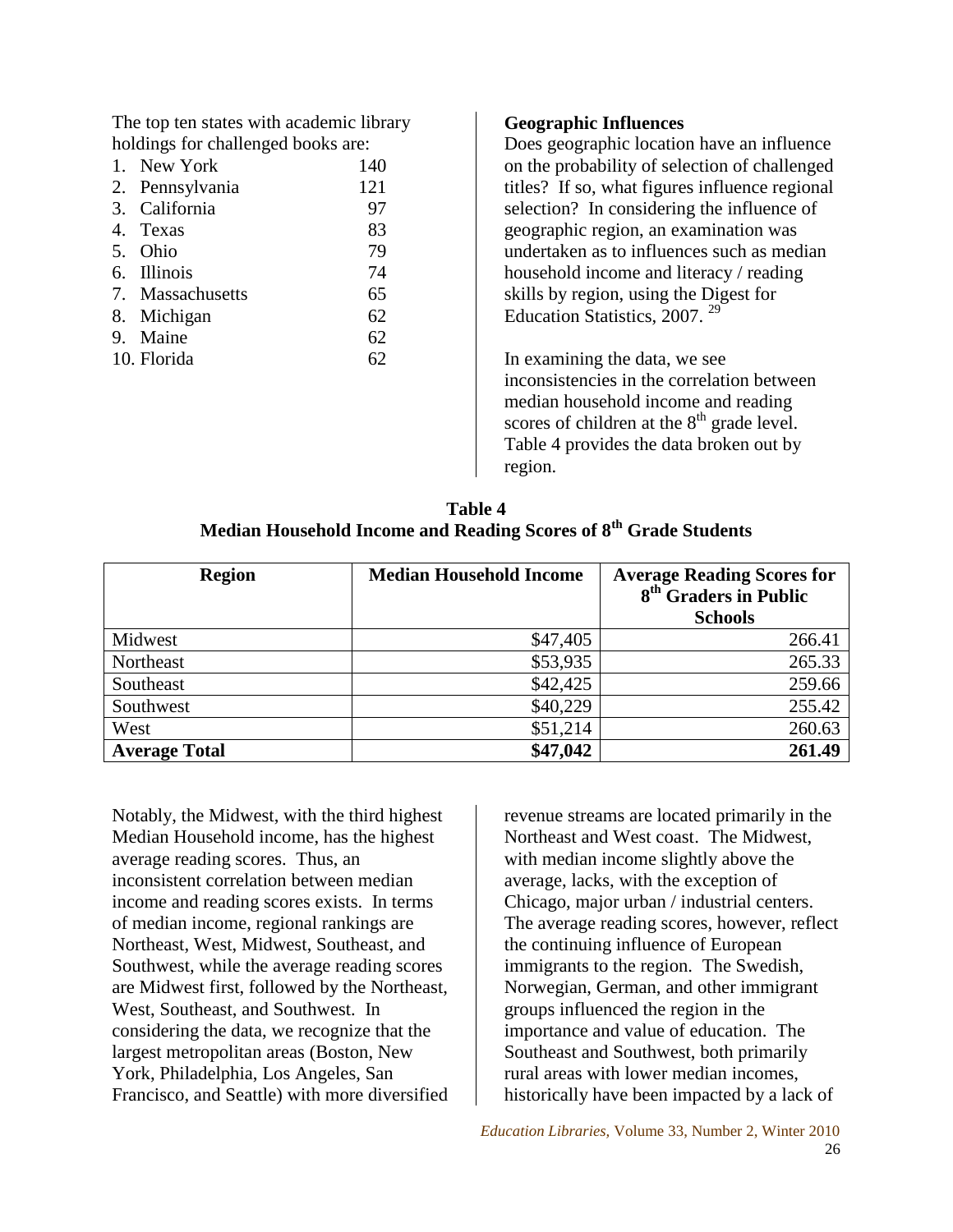value assigned to education, as well as by the impact of the new wave of immigrants entering the country through Mexico.

The influence of income and reading can also be seen in the data when one examines the total number of libraries holding challenged books. For 2007, the total number of libraries holding challenged books was highest in the Midwest, followed by the Northeast, Southeast, West, and Southwest. To focus upon academic libraries and their holdings, an examination of the NCES academic library comparison database was undertaken, examining library reports on expenditures on print materials

(books and serial backfiles), total library expenditures, full-time equivalent enrollment. Retrieving this data for the academic libraries included in the sample, medians were calculated by region. Table 5 provides data on academic library expenditures and median challenged book holdings per expenditure. Since there is an observed inconsistency of correlation between median income and reading scores, an analysis was undertaken of median library expenditures as reported in the NCES data for  $2008^{30}$  Table 6 shows the median book expenditures, the median total library expenditures, and the median FTE for colleges and universities by region.

| Table 5                                                                   |
|---------------------------------------------------------------------------|
| Percentage of Median Challenged Books per Academic Library Book and Total |
| <b>Expenditures</b>                                                       |

| <b>Region</b>  | <b>Median Book</b><br><b>Expenditures</b> | <b>Median Total</b><br>Library<br><b>Expenditures</b> | Median #<br><b>Challenged</b><br><b>Books Held</b><br>Academic<br><b>Libraries</b> | % Median<br><b>Challenged Books</b><br>/ Median<br><b>Academic Library</b><br><b>Book Expenditures</b> | % Median<br><b>Challenged</b><br><b>Books / Median</b><br>Academic<br>Library |
|----------------|-------------------------------------------|-------------------------------------------------------|------------------------------------------------------------------------------------|--------------------------------------------------------------------------------------------------------|-------------------------------------------------------------------------------|
|                |                                           |                                                       |                                                                                    |                                                                                                        | <b>Expenditures</b>                                                           |
| Midwest        | \$97,416                                  | \$874,208                                             | 4,401                                                                              | 0.045                                                                                                  | 0.0050                                                                        |
| Northeast      | \$155,198                                 | \$1,890,505                                           | 4,239                                                                              | 0.027                                                                                                  | 0.0022                                                                        |
| Southeast      | \$136,634                                 | \$1,168,533                                           | 3,152                                                                              | 0.023                                                                                                  | 0.0026                                                                        |
| Southwest      | \$163,467                                 | \$1,754,820                                           | 1,878                                                                              | 0.011                                                                                                  | 0.0010                                                                        |
| West           | \$300,028                                 | \$3,150,038                                           | 2,122                                                                              | 0.007                                                                                                  | 0.0006                                                                        |
| <b>Median</b>  | \$155,198                                 | \$1,754,820                                           | 3,152                                                                              | 0.020                                                                                                  | 0.0203                                                                        |
| All            |                                           |                                                       |                                                                                    |                                                                                                        |                                                                               |
| <b>Regions</b> |                                           |                                                       |                                                                                    |                                                                                                        |                                                                               |

As table 5 indicates, the region with the lowest median book expenditures (Midwest) and the lowest median total library expenditures (Midwest) have the highest percentage median of challenged books based upon both median book expenditures and total library expenditures. In short, one finds challenged books are more likely to be

available in the Midwest region, even though the region has a paucity of large, well-funded academic institutions compared to the northeast and western regions. This statement holds true even when looking at availability in comparison with institutional full-time equivalent enrollment, as can be seen in table 6.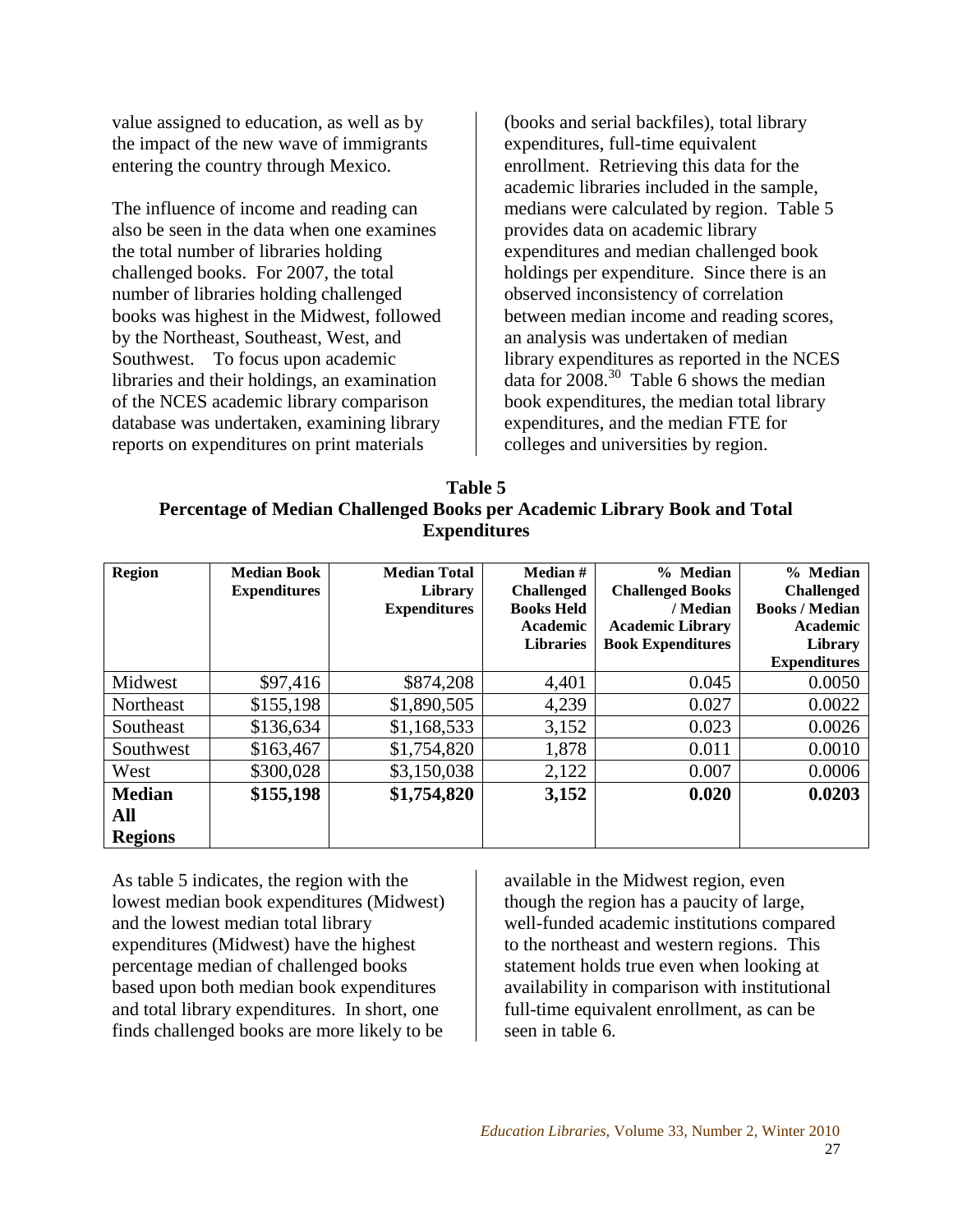| <b>Region</b>     | <b>Median</b><br><b>FTE</b><br><b>Enrollment</b> | <b>Median # Challenged</b><br><b>Books Held Academic</b><br><b>Libraries</b> | % Median # Challenged<br><b>Books Held by Academic</b><br><b>Libraries / FTE</b> |
|-------------------|--------------------------------------------------|------------------------------------------------------------------------------|----------------------------------------------------------------------------------|
| Midwest           | 2,306                                            | 4,401                                                                        | 1.908                                                                            |
|                   |                                                  |                                                                              |                                                                                  |
| Northeast         | 3,757                                            | 4,239                                                                        | 1.128                                                                            |
| Southeast         | 3,204                                            | 3,152                                                                        | 0.983                                                                            |
| Southwest         | 5,456                                            | 1,878                                                                        | 0.344                                                                            |
| West              | 7,109                                            | 2,122                                                                        | 0.298                                                                            |
| <b>Median All</b> | 3,758                                            | 3,152                                                                        | 0.838                                                                            |
| <b>Regions</b>    |                                                  |                                                                              |                                                                                  |

**Table 6 Median Challenged Book Holdings by Academic Libraries per FTE**

Table 6 shows that academic libraries in the Midwest region hold 1.908 challenged books per fte enrollment, compared to 1.128 for the Northeast, 0.983 for the Southeast, 0.344 for the Southwest, and 0.298 for the West. The Midwest, conversely, has the lowest median fte's among the regions. The Midwest, a region with the third highest median income and highest average reading scores conversely has the lowest median expenditures by academic libraries for books and the lowest total library expenditures of the five regions.

### **Political Influences**

The issue of intellectual freedom and censorship is essentially a moral issue. Likely, then, we can make some assumptions using the red-state / blue-state determinations from the 2004 presidential election. Red sates have been identified as those who voted for President Bush, blue for those who voted for John Kerry – in other words, red is associated with the Republican Party, blue with the Democratic Party. Each party has developed regional strongholds, the Northeast and Pacific Coast for the Democrats while Republican strength is focused upon the South and Mountains/Plains. According to Norman and Merle Black, it is the Midwest that

serves as the nation's swing region in national elections.<sup>31</sup>

The Republican Party has long been associated with conservative issues and, especially after the 1960s, the Democrats have been associated increasingly with liberal issues. "Conservative Republicans and liberal Democrats- as politicians, financial contributors, activists, and voters – are … the driving forces in American politics" according to the Blacks.<sup>32</sup> The Blacks describe the liberal wing of the Democratic party as being made up of "white liberals plus minorities" and assert that those identifying themselves as "liberal" comprise 63 per cent of all Democrats. For Republicans, those who identify themselves as conservative (both white and minorities) equal 66 percent of the party.<sup>33</sup> As Nivoli and Brady discuss, the issues of polarization can focus upon both moral and economic issues, using the antebellum debates over slavery as an example. Today issues such as abortion, women's rights, gay marriage, and school prayer have taken the forefront. For moral issues, the arguments at the party level may agree upon the "right" outcome, but disagree on how to achieve that outcome.<sup>34</sup>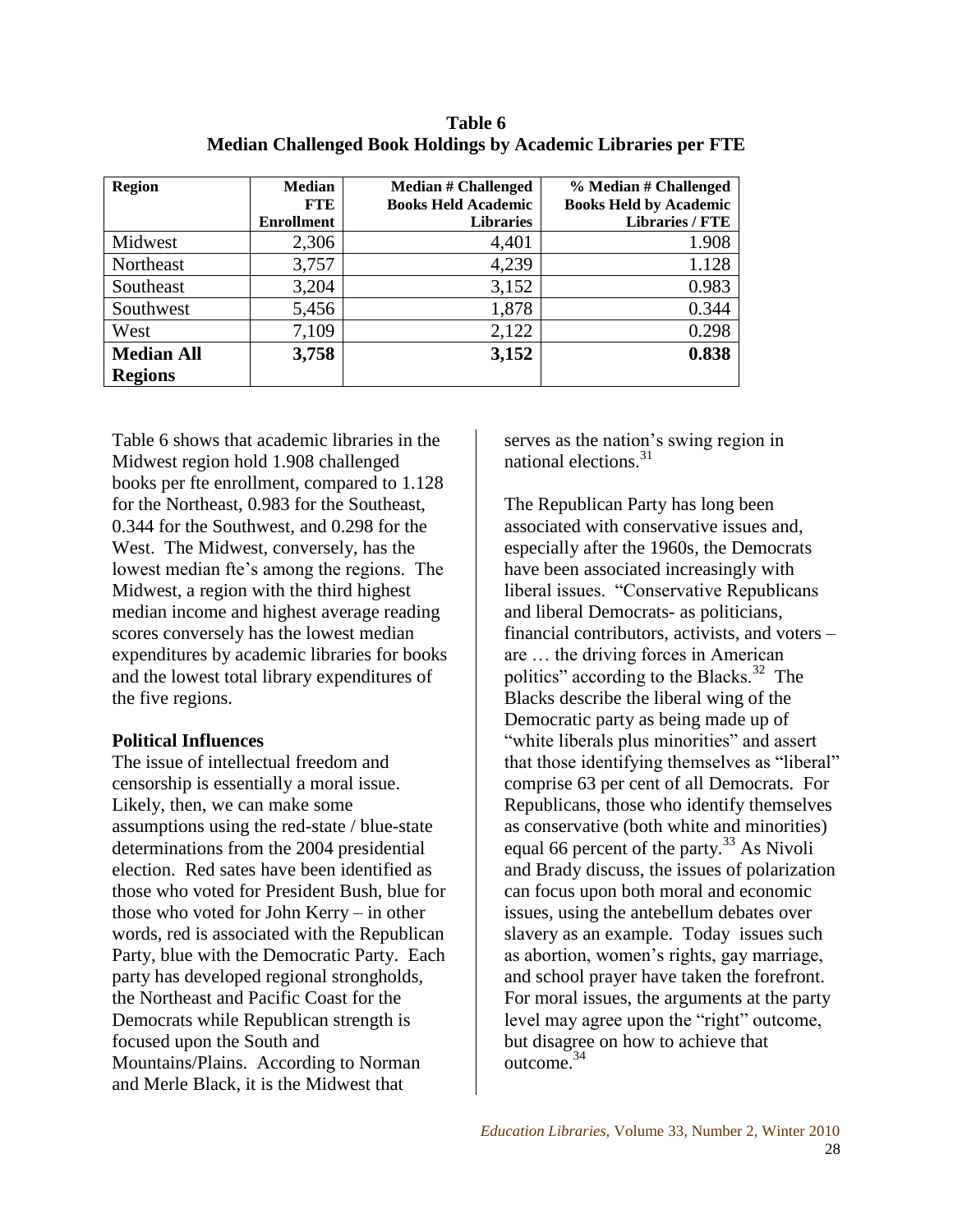Given these descriptions – what are the geographic implications regarding academic libraries acquiring challenged books? Using Olsgaard's regional definitions, table 5

indicates by region the number of states in the 2004 presidential election who voted Republican (conservative) or Democratic  $(i\bar{b} \text{eral})$ .<sup>35</sup>

**Table 7 Conservative versus Liberal Voting in the 2004 Presidential Election**

| Region (# of States $\&$ D.C.) | 2004 Presidential Vote | 2004 Presidential Vote |
|--------------------------------|------------------------|------------------------|
|                                | (conservative)         | (liberal)              |
| Midwest (12)                   | Ω                      |                        |
| Northeast (12)                 |                        |                        |
| Southeast (9)                  |                        |                        |
| Southwest (7)                  | −                      |                        |
| West $(11)$                    | −                      |                        |
| <b>Total</b>                   | 31                     |                        |

In some instances, the data in Table 5 supports the determination by the Blacks that the Northeast is strongly supportive on liberal issues, while the Southeast (and Southwest) are strongly supportive of conservative issues. The Midwest indeed served as a "swing" region in  $2004$ , with  $8$ of the 12 states voting conservatively and 4 liberally. Does the conservative / liberal label influence individuals to challenge library materials? A map prepared on Book Bans and Challenges, using data available from the American Library Association and the Kid's Right to Read Foundation indicates that for the period of 2007 to 2009, a total of 120 challenges to library materials were documented.<sup>36</sup> Breaking these down by region, the Midwest had 36 challenges, the Southeast 29, the Northeast 22, the West 20, and the Southwest 13. By individual states, New York had the most challenges, with 9, followed by Florida with 7 and California, Illinois, Michigan, North Carolina, Oregon, Texas, and Virginia with 6 challenges each. While most challenges are never reported, it seems reasonable that the number of challenges are associated with the number of challenged books held, the

cultural affinity of the region (i.e., are voters / library users "conservative" or "liberal"), and the importance placed on reading and literacy. A difficulty in making clear connections with the Black's thesis is that the Olsgaard divisions are inconsistent with current regional definitions. As an example, Mississippi and Louisiana are included by Olsgaard in the Southwest, and mountain states such as Colorado, Montana, Utah, and Wyoming are included in the West.

### **Conclusion**

Academic libraries provide significant support for intellectual freedom and access to challenged books. In reviewing the top ten challenged titles for 2007, eight of the challenged titles are identified in Books-In-Print on-line as being for a juvenile audience. This includes Twain's *Adventures of Huckleberry Finn*. In examining the lowest price listed in Books-In-Print for the titles, multiplied by the number of academic libraries holding the title, academic libraries would have spent a minimum of \$64,562.80 on acquiring the ten challenged books. While the titles easily lend themselves to degree programs in early childhood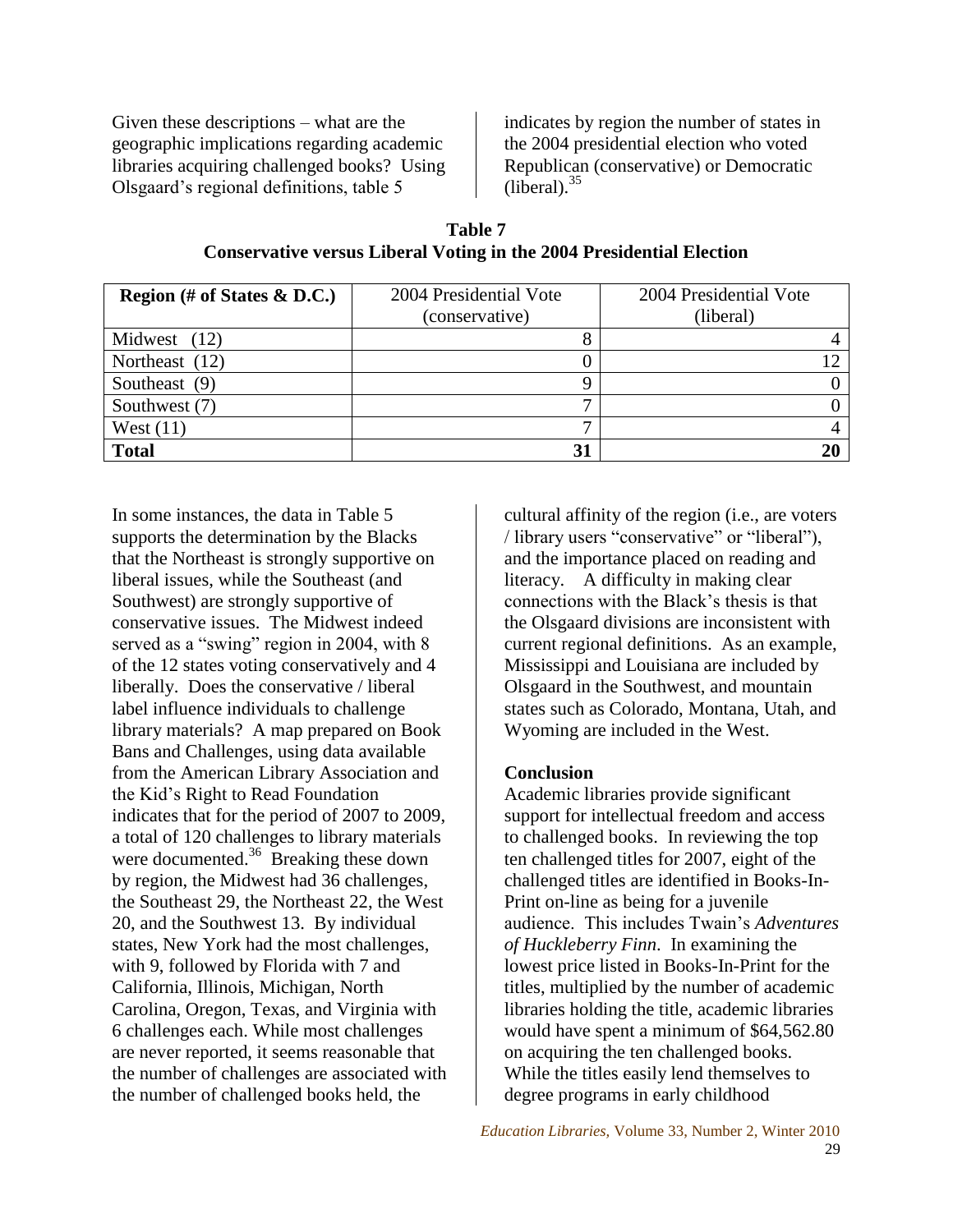education, not all of the academic libraries with those titles have such programs. The acquisition of challenged books lends support not only to education, but also to sociology, political science, psychology as well as literature in general. For those institutions serving older students, the availability of the challenged books for leisure reading is an element of consideration. As noted by Strothmann and Van Fleet, "leisure reading correlates" strongly with student achievement both in the short term as well as long term success and civic participation." $37$  The acquisition of challenged books by academic libraries reinforces the concepts of intellectual freedom by supporting the mission of higher education to promote individual enrichment and community engagement.<sup>38</sup>

We are left asking whether approximately 30% of academic libraries holding copies of these challenged books is a good thing. Should we not be more aggressive in acquiring such titles? Do the issues of academic and intellectual freedom which resound throughout the academy call us to protect those freedoms by acquiring challenged works, particularly when public

libraries are so susceptible to pressure to remove such works? Decisions by libraries to allow participate in Berman's "dirty little" secret" of choosing not to select whole categories or genres of materials despite public interest and the need to reflect the broad categories of human belief and activity, limits access to ideas and opinions as well as speech itself.<sup>39</sup> We need to know more. A place to start could be by examining the curricula of educational institutions served by academic libraries holding challenged works in order to determine whether a primary focus in acquiring the works is specifically curricular, or whether broader issues pertaining to academic freedom might be in play. Additionally, we need to better understand the ties between moral and economic issues, particularly in our geographic regions, if we are to truly understand the influences leading to the acquisitions of these types of materials, as well as to potential challenges to those items. As a profession, we need to better understand the challenges that all libraries face when library materials are objected to.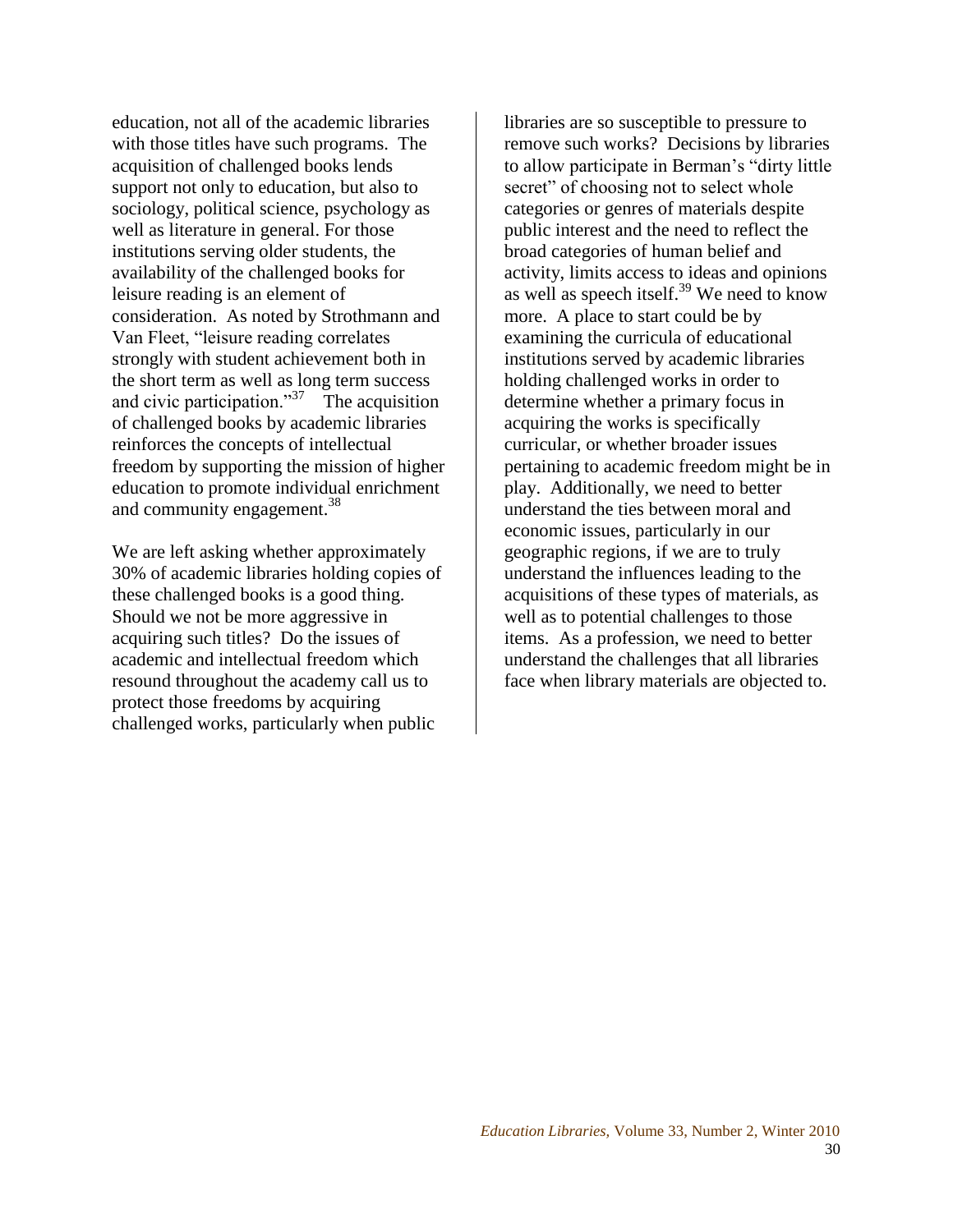## **Appendix A Sampled Institutions**

Abilene Christian University TX Adams State College CO Alabama A & M University Alcorn State University MS American University DC Amherst College MA Angelo State University TX Anna Maria College MA Arcadia University PA Arkansas State University Jonesboro Asbury College KY Ashland University Assumption College MA Auburn University Montgomery Augsburg College MN Augustana College IL Augustana College SD Austin College TX Ave Maria University FL Avila University Babson College Ball State University IN Baptist Bible College MO Baptist College of Florida Barber-Scotia College NC Barry University FL Barton College NC Bay Path College MA Baylor University TX Bellarmine University Bellevue University Belmont University TN Beloit College WI Berea College KY Bethany College KS Bethany Lutheran College MN Bethel University MN Birmingham Southern College Blackburn College IL Boston College MA Boston University MA

Bradley University IL Brescia University Brigham Young University Hawaii Brigham Young University UT Bryan College TN Buffalo State College NY Cabrini College PA Cal Poly Pomona Cal State University Bakersfield Cal State University Chico Cal State University Fresno Cal State University Monterey Bay Cal State University Sacramento Cal State University San Bernardino Cal State University Stanislaus Caldwell College NJ Campbell University NC Cardinal Stritch University WI Carleton College MN Castelton State College VT Central State University OH Charter College Christian Brothers University TN City College CUNY Claremont College CA Coe College IA Coker College SC Colby College ME College of Charleston SC College of Mount St. Vincent NY College of St Benedict MN College of St Rose NY College of St Thomas More TX College of the Atlantic ME College of the Holy Cross MA College of the South West NM Columbia College MO Columbia College SC Columbia Union College (aka Washington Adv. Un.) Georgetown College KY Converse College Covenant College

Crichton College TN Cumberland University TN Dalton State College GA Dana College NE David N Myers College Delaware State University DePaul University IL Devry University Pomona Devry University South Florida Dickinson College PA Dickinson State University ND Dillard University LA Dixie State College UT Dominican University IL Donnelly College Duke University NC Duquense University PA Eastern Connecticut State University Eastern Illinois University Eckerd College FL Edgewood College WI Edward Waters College FL Elizabethtown College PA Emmaus Bible College IA Fairmont State College WV Fisk University Fitchburg State College MA Florida Institute of Technology Florida International University Florida Memorial University Florida Southern College Fordham University NY Fort Lewis College CO Francis Marion University SC Franklin W Olin College of Engineering MA Fresno Pacific University CA Gardner-Webb University NC George Fox University OR Georgia Gwinnett College GA Goddard College VT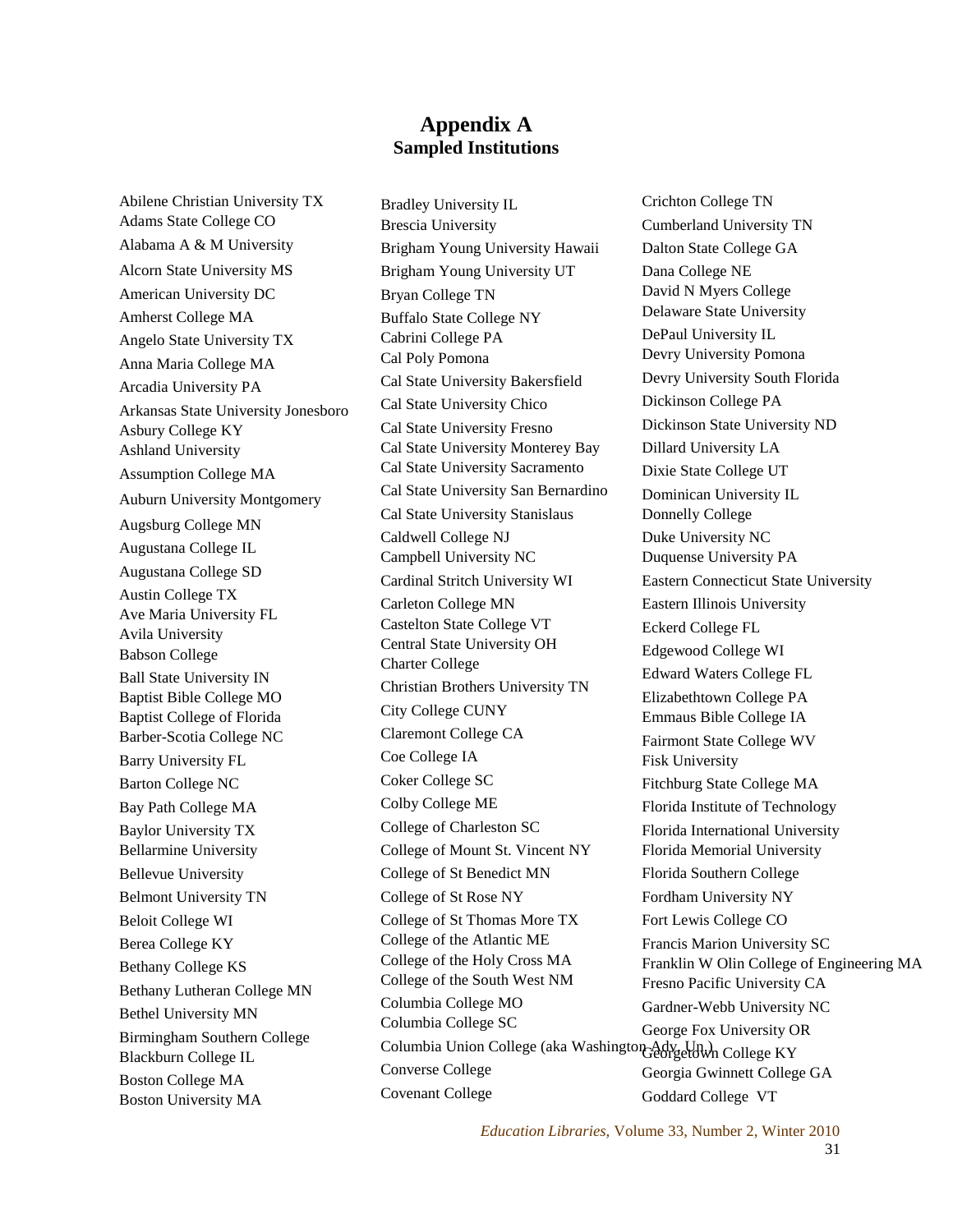Governor's State University IL Grace College IN Grand Valley State University MI Great Basin College NV Hardin-Simmons University TX Harris Stowe State College MO Haverford College PA Heidelberg College OH Henderson University AR Hiram College OH Hodges University FL Hood College MD Hunter College NY Immaculata University PA Indiana University Columbus Indiana University Kokomo Indiana University Northwest Indiana University Purdue University Indi**manalisa** State University Bozeman Indiana University Southeast Iona College NY Ithaca College NY Jacksonville State University Jacksonville University Jamestown College ND Keene State College NH Kendall College IL Kennesaw State University GA Knox College IL Lake Forest College IL Lamar University TX Lambuth University TN Lander University SC Lebanon Valley College PA Lock Haven University PA Long Island University CW Post Long Island University Southampton Loras College IA Louisiana College Loyola Marymount University CA Lynchburg College VA Lyon College AR Manhattan College NY Marantha College MN Marlboro College VT Mary Baldwin College VA

Marylhurst University OR Marymount University VA Mayville State University ND McDaniel College MD McKendree University IL McPherson College KS Medgar Evers College NY Mercy College NY Miami Dade College FL Miami University OH Midway College KY Midwestern State University TX Mills College CA Misericordia University PA Mississippi University for Women Missouri University of Science & Technology Post University CT Monroe College NY Montclair State University NJ Morehead State University KY Morningside College IA Mount Holyoke College MA Mount Ida College MA Mount Union College OH Mount Vernon Nazarene University OH Rust College MS National Louis University IL Nazareth College NY New Mexico Highlands University New Mexico Institute of Mining & Technology Saint Bonaventure University NY New School University NY New York Institute of Technology Niagara University NY North Carolina A&T State University North Carolina State University North Carolina Wesleyan College North Central College IL Northeastern University MA Northern Kentucky University Northern Michigan University MI Northland College WI Northwood University FL Northwood University MI Notre Dame College OH Nyack College NY Oberlin College OH

Oglala Lakota College SD Ohio Christian University Ohio Dominican University Ohio Valley College Oklahoma Christian University Olivet College MI Olivet Nazarene University IL Otis College of Art & Design CA Pacific Union College CA Paul Smiths College NY Peace College NC Pennsylvania State University Pepperdine University CA Polytechnic University NY Portland State University OR Purdue University Calumet Queens University of Charlotte NC Rice University TX Roanoke College VA Roger Williams University RI Rollins College FL Rosemont College PA Rowan University NJ Rutgers University NJ Saint Ambrose University IA Saint Anselm College NH Saint Cloud State University MN Saint Edward's University TX Saint John's College NM Saint Joseph's College ME Saint Joseph's University PA Saint Lawrence University NY Saint Mary's College CA Saint Mary's College IN Saint Mary's University MN Saint Norbert College WI Saint Olaf College MN Saint Peter's College NJ Salem College NC Salisbury State University MD San Diego State University San Francisco State University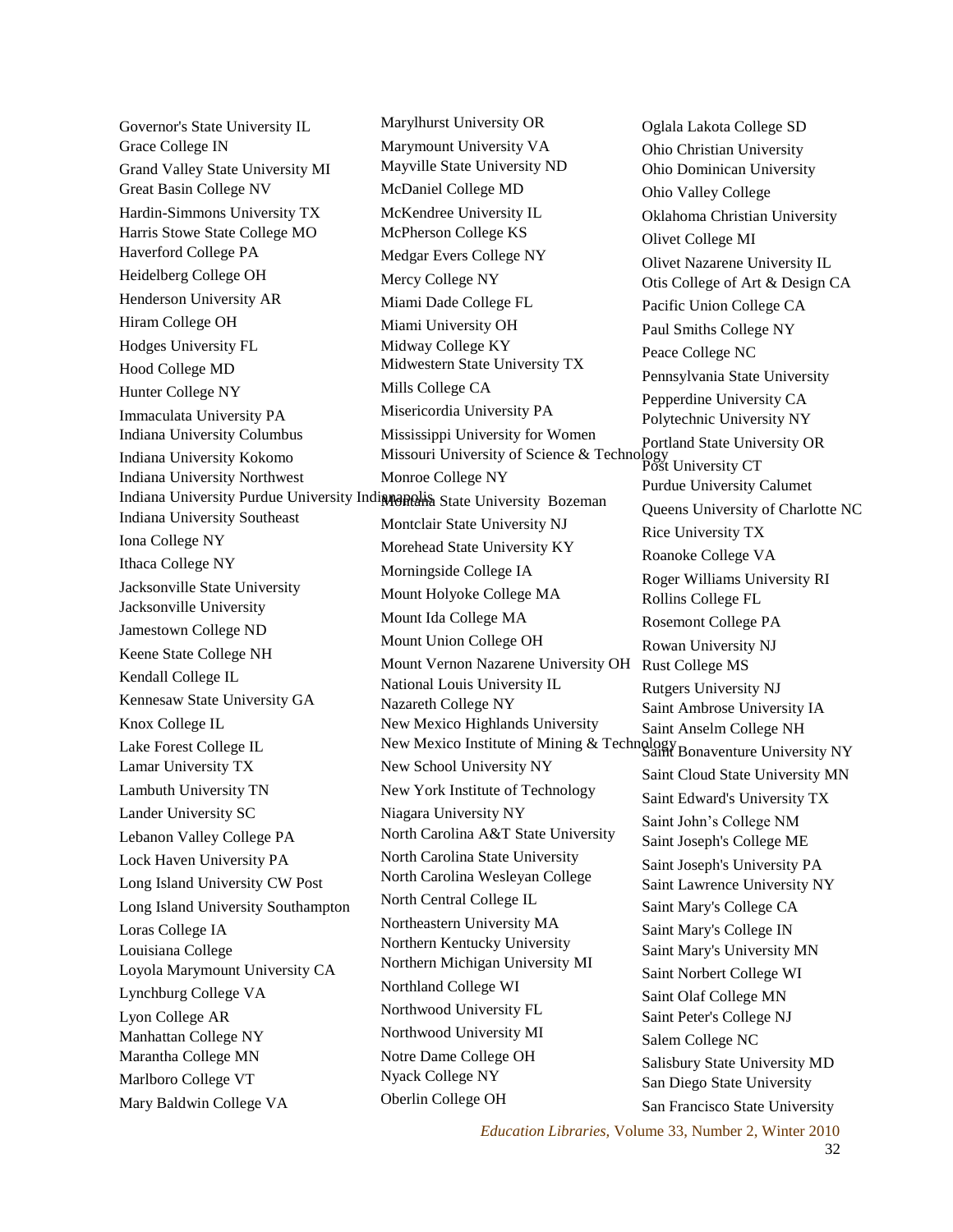Santa Clara University CA Savannah State University Shawnee State University OH Shippensburg University PA Siena College NY Silver Lake College WI Simpson College IA Slippery Rock University PA Sonoma State University CA South Carolina State University South Dakota School of Mines & Technolps Wversity College of Bangor southeastern Bible College AL Southeastern Louisiana University Southern Adventist University TN Southern Arkansas University Southern Connecticut State University Southern Illinois University Southern Illinois University at Edwardsvilleniversity of California Berkeley Southern New Hampshire University NH University of California Davis Southern Poly State University GA Southern Virginia University Southern Wesleyan University Southwestern College AZ Southwestern University TX Stephens College MO Stony Brook University NY SUNY Alfred SUNY Canton SUNY College at Cortland SUNY Fredonia SUNY Institute of Technology Utica SUNY Old Westbury SUNY Plattsburgh Susquehanna University PA Talladega College AL Tennessee Temple University Texas A&M Kingsville Texas A&M University Texas A&M University Commerce Texas A&M University Corpus Christi Texas Christian University Texas State University San Marcos Texas Tech University Texas Wesleyan University Texas Woman's University Tiffin University OH Trevecca Nazarene University TN Trinity University DC Truman State University MO Tufts University MA Tuskegee University AL Union College KY Union College NE Union College NY Union University TN University of Akron OH University of Alabama Birmingham University of Alaska Anchorage University of Arkansas Fort Smith University of Baltimore University of Bridgeport CT University of California Los Angeles University of California Merced University of California San Diego University of California Santa Barbara University of California Santa Cruz University of Colorado at Boulder University of Colorado at Denver University of Connecticut University of Connecticut Hartford University of Dallas TX University of Dayton OH University of Delaware University of Florida University of Hartford CT University of Hawaii at Hilo University of Houston Clear Lake University of Houston Downtown University of Houston TX University of Houston Victoria University of Kansas University of La Verne CA University of Maine Presque Isle University of Mary ND University of Maryland Eastern Shore University of Massachusetts Boston University of Michigan Dearborn

University of Colorado at Colorado Springs University of St Francis IL University of Michigan Flint University of Missouri Columbia University of Missouri Kansas City University of Missouri St. Louis University of Montevallo University of Nebraska Kearney University of New England ME University of New Hampshire University of New Hampshire Manchester University of New Haven University of New Mexico University of North Carolina Asheville University of North Carolina Charlotte University of North Carolina Greensboro University of North Carolina Wilmington University of North Dakota University of Oklahoma University of Pittsburgh PA University of Portland OR University of Rio Grande OH University of Saint Francis IN University of San Diego University of Sioux Falls SD University of Southern Maine Lewiston University of Southern Mississippi University of Southern Mississippi Regional University of St Mary of the Lake University of Tampa University of Tennessee at Martin University of Texas Arlington University of Texas at Tyler University of Texas Brownsville University of Texas San Antonio University of the District of Columbia University of the Pacific CA University of the Sciences in Philadelphia University of the South TN University of Utah University of Washington University of West Alabama University of West Florida University of Wisconsin Madison University of Wisconsin Oshkosh University of Wisconsin Whitewater Upper Iowa University

> *Education Libraries,* Volume 33, Number 2, Winter 2010 33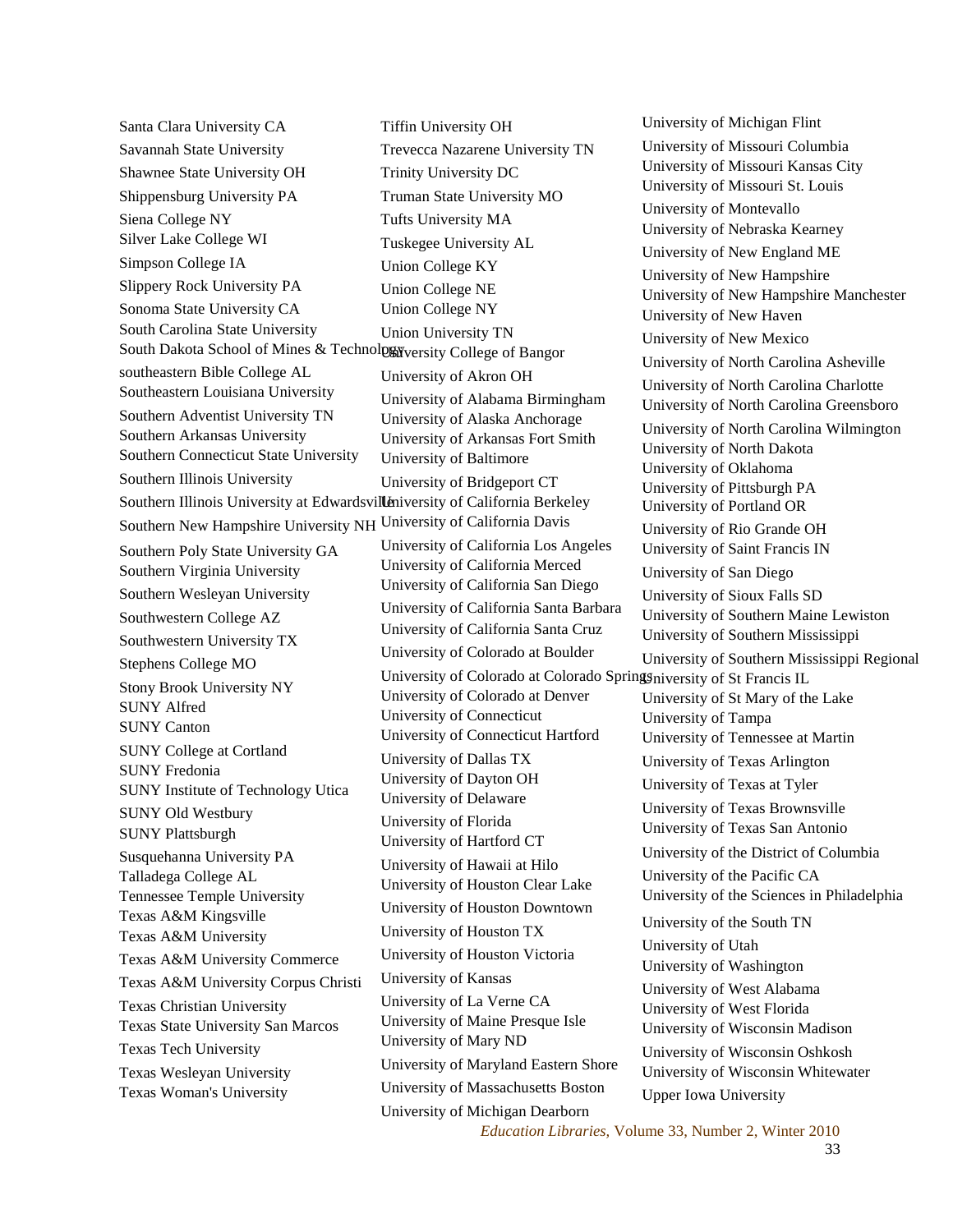Valley City State University ND Vassar College NY Vincennes University IN Virginia Commonwealth University Virginia Military Institute Virginia Tech VA Viterbo University WI Walsh University OH Wartburg College IA Washington State University Vancouver Washington University MO

Wayland Baptist College TX

Wayne State College NE Wayne State University MI Waynesburg University PA Weber State University UT Wentworth Inst of Technology MA Wesley College DE West Chester University PA West Texas A&M University Western Connecticut State University Western Illinois University Westfield State College MA Westminster College MO Westmont College CA

Whitman College WA Widener University, Delaware Wilkes University PA Williams Baptist College AR Wilmington University DE Winston-Salem State University NC Winthrop University SC Wisconsin Lutheran College Woodbury University CA Yale University CT

#### **Endnotes**

<sup>1</sup> American Library Association. Banned Books Week. What Was the Most Challenged Book of 2007? Available at: [http://www.lita.org/ala/pressreleases2008/may2008/penguin.cf](http://www.lita.org/ala/pressreleases2008/may2008/penguin.cfm) [m.](http://www.lita.org/ala/pressreleases2008/may2008/penguin.cfm) Accessed July 14, 2008,

 $2$  In September of 2006, Vol. LV, No. 5, it was reported that the library of the University of the Incarnate Word, a private Catholic university in San Antonio, Texas, was reinstating its subscription to the New York Times. The subscription had been ordered cancelled by the Dean of Library Services who objected to the Times reporting on a secret government program to monitor international banking transactions. Accessed July 13, 2008. URL:

[https://members.ala.org/nif/v55n5/success\\_stories.html#sanant](https://members.ala.org/nif/v55n5/success_stories.html#sanantonio) [onio](https://members.ala.org/nif/v55n5/success_stories.html#sanantonio)

<sup>3</sup> Macleod, Ann Scott. American Childhood: Essays on Children's Literature of the Nineteenth and Twentieth Centuries. Athens, GA : University of Georgia Press, 1994. p. 174

4 Ibid, p. 176.

<sup>5</sup> Ibid, p. 176-177.

6 Ibid, p. 185,

<sup>7</sup> Asheim, Lester. "Not Censorship but Selection." *Wilson Library Bulletin* 28 (September 1953) p. 6. Available at: [http://www.ala.org/ala/oif/basics/notcensorship.cfm.](http://www.ala.org/ala/oif/basics/notcensorship.cfm) Accessed June  $30<sup>th</sup>$ , 2008.

<sup>8</sup> Cain, Charlene C. "Intellectual Freedom in Academic Libraries.‖ *Louisiana Libraries* 68(3) 2006; p. 29.

<sup>9</sup> Asheim, Lester. "Not Censorship but Selection." *Wilson Library Bulletin* 28 (September 1953) p. 6. Available at:

[http://www.ala.org/ala/oif/basics/notcensorship.cfm.](http://www.ala.org/ala/oif/basics/notcensorship.cfm) Accessed June  $30<sup>th</sup>$ , 2008.

<sup>10</sup> Ibid: Available at:

[http://www.ala.org/ala/oif/basics/notcensorship.cfm.](http://www.ala.org/ala/oif/basics/notcensorship.cfm)  $\overline{\text{Accessed June 30}^{\text{th}}}$ , 2008.

<sup>11</sup>Ibid; Available at: [http://www.ala.org/ala/oif/basics/notcensorship.cfm.](http://www.ala.org/ala/oif/basics/notcensorship.cfm) Accessed June 30th, 2008.

<sup>12</sup> Ibid: Available at: [http://www.ala.org/ala/oif/basics/notcensorship.cfm.](http://www.ala.org/ala/oif/basics/notcensorship.cfm) Accessed June  $30<sup>th</sup>$ , 2008.

<sup>13</sup>Asheim, Lester. "Not Censorship but Selection." *Wilson Library Bulletin* 28 (September 1953) p. 6. Available at: [http://www.ala.org/ala/oif/basics/notcensorship.cfm.](http://www.ala.org/ala/oif/basics/notcensorship.cfm) Accessed June  $30<sup>th</sup>$ , 2008.

<sup>14</sup>Ibid; Available at: [http://www.ala.org/ala/oif/basics/notcensorship.cfm.](http://www.ala.org/ala/oif/basics/notcensorship.cfm) Accessed June  $30<sup>th</sup>$ , 2008.

 $15$ DeVinney, Gemma. "Academic Librarians and Academic Freedom in the United States." *Libri* 36 (March 1986) p. 30; and "Tenure in Libraries" *ALA Bulletin* 40 (November 1946) ;. 451 (see reference 39).

<sup>16</sup>See "A Guideline for the Appointment, Promotion, and Tenure of Academic Librarians: Approved at ALA Annual Conference, June 2005.‖ *College & Research Libraries News*  66 (9) 2005; pp. 668-676.

 $17$ Hirsch, Elaine Gass. "You have kids' books?!" Promoting children's literature in an academic library." *Education Libraries: Children's Resources*, 31(3) Spring, 2008; pp. 13- 16.

*Education Libraries,* Volume 33, Number 2, Winter 2010 34